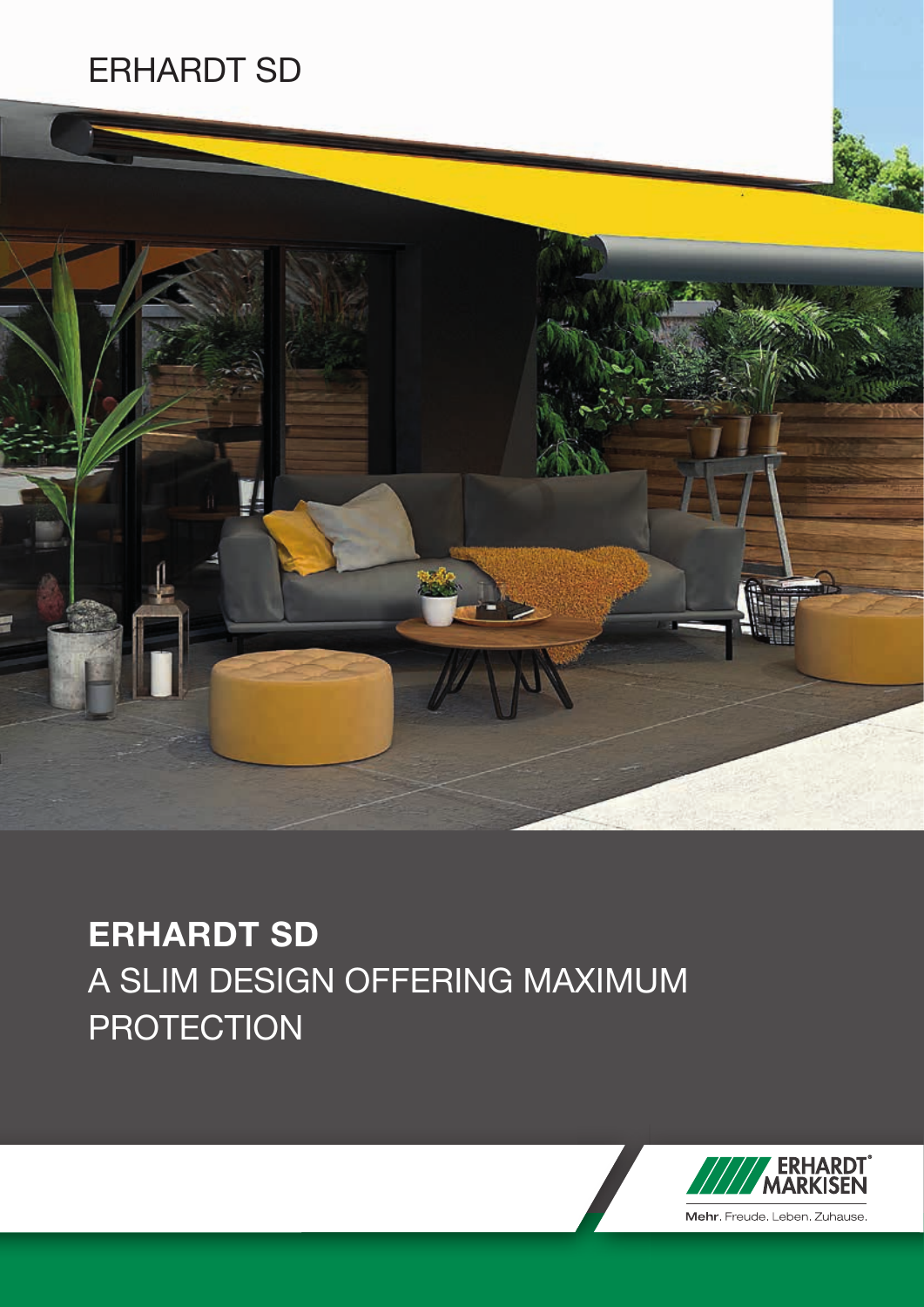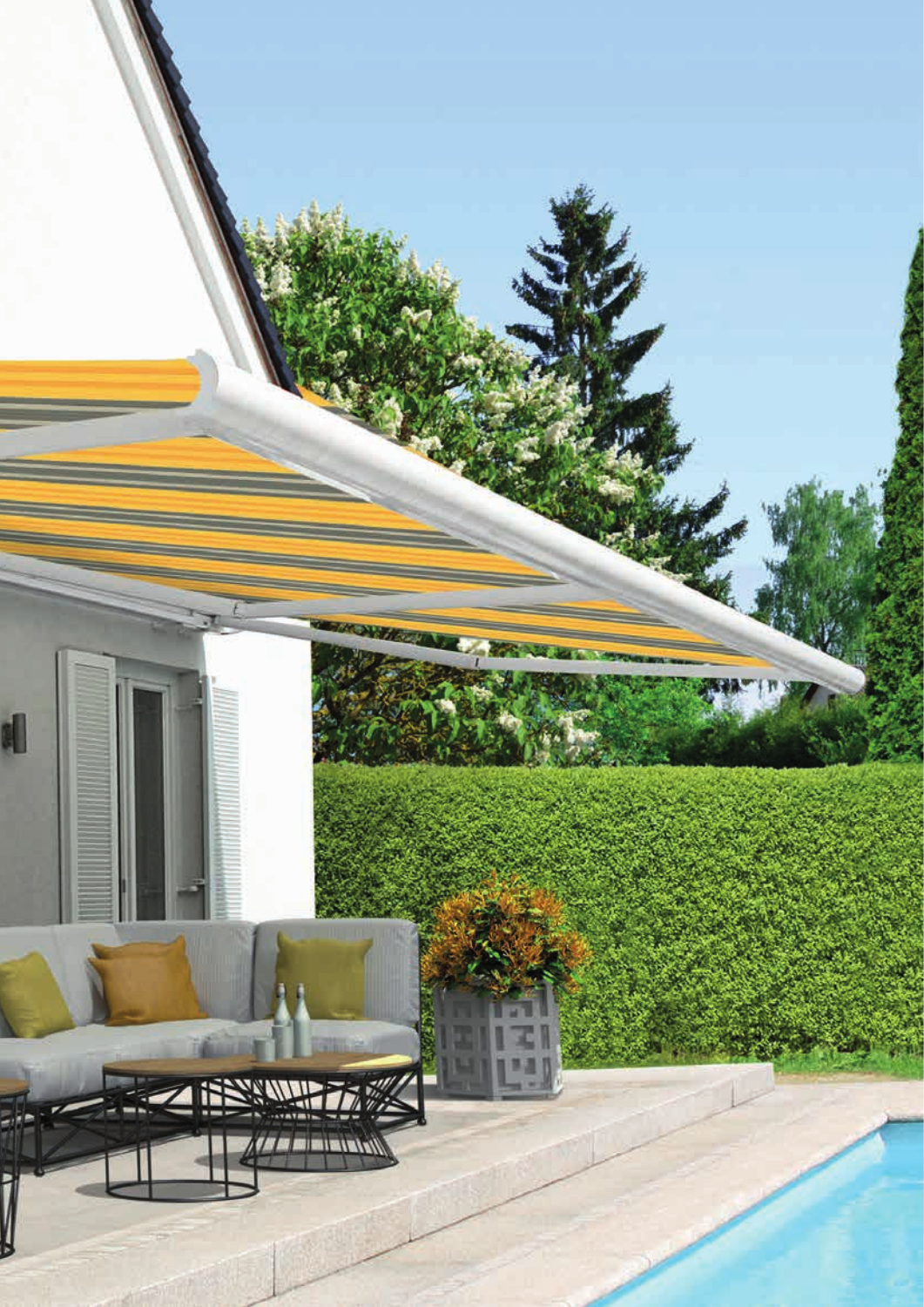

### ERHARDT SD THE VERSATILE AWNING FOR EVERY REQUIREMENT

No-one wants problems when they're trying to relax and enjoy their free time on their terrace or balcony in summer – after all, quality time is precious. The ERHARDT SD cassette awning is the perfect choice if you're looking to combine maximum practicality and convenience.

Available in a size of 700 x 400 cm (width x projection length), the ERHARDT SD is exceptionally well-suited for shading large areas. To protect your privacy, avoid prying eyes and create the perfect open-air retreat space, the Erhardt SD is also available with a Vario-Valance. The fabric and entire arm mechanism can be retracted and stored in a fully enclosed cassette to provide lasting protection.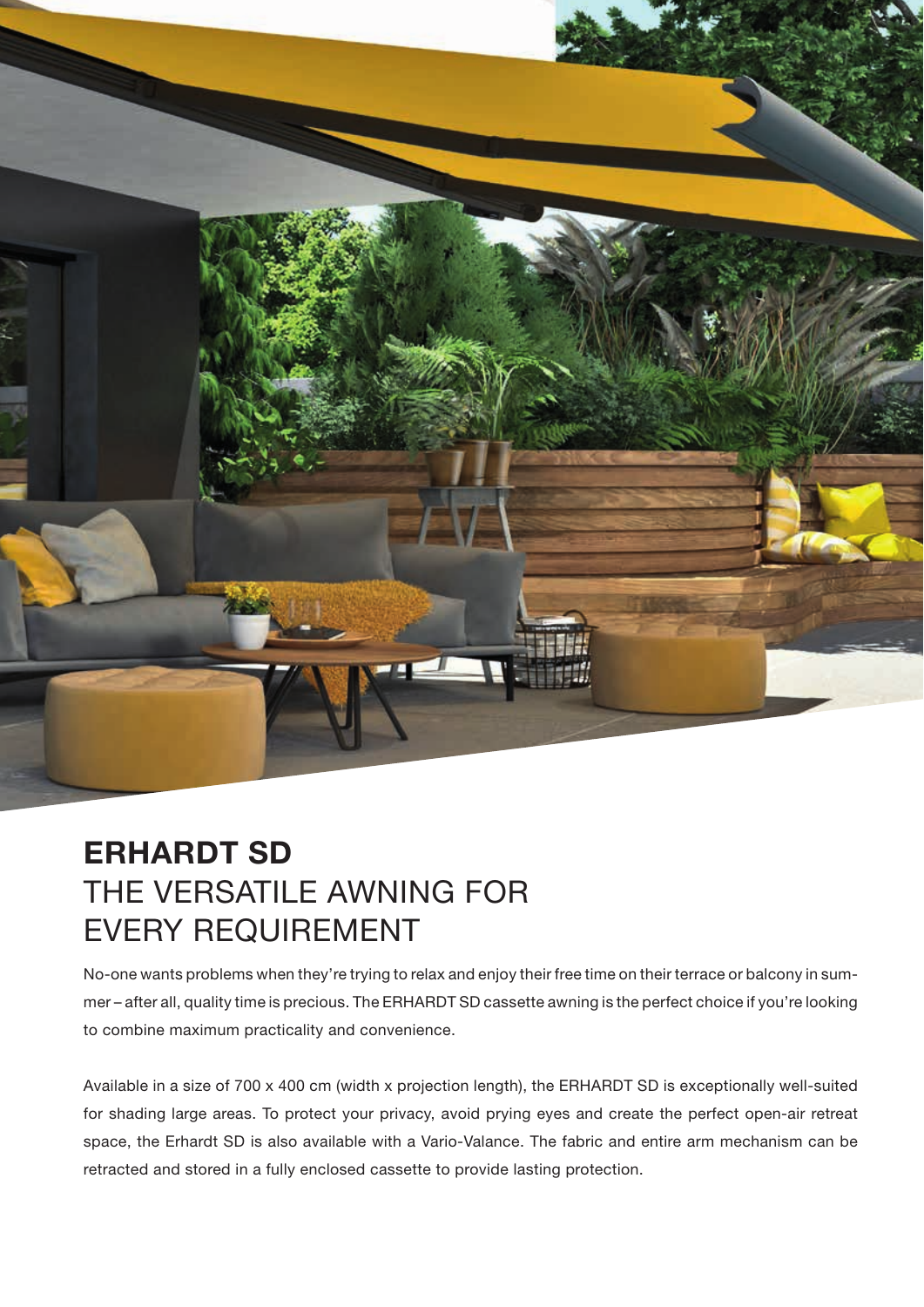## ERHARDT SD ONE PRODUCT – MANY OPTIONS



#### Design

The ERHARDT SD cassette awning has an elegant, contemporary look. The awning's innovative design means it fi ts perfectly into your surroundings, and its compac-tness makes the ERHARDT SD extremely robust and therefore suitable for larger areas.



#### Folding arms for maximum load

A robust mechanism in the arm middle joint with a special stainless steel flyer chain guarantees durability, high stability and extreme strength.



#### Double awning for more protection

The double awning with a projection length of up to 160 cm for ideal protection. The double awning not only gives you perfect sun protection even when the sun is low, but also shields you from prying eyes.

#### All-round protection for fabric and mechanism

The entire mechanism and the awning fabric shaft are hidden in the cassette awning when in the retracted position. This ensures maximum protection from the elements while at the same time providing an unobtrusive appearance. It also helps the fabric retain its brightness for longer and makes the mechanism more reliable.





#### Customised angle adjustment

The angle of the awning can be set anywhere between 5° and 35° to give you the exact amount of shade you need for your outdoor area.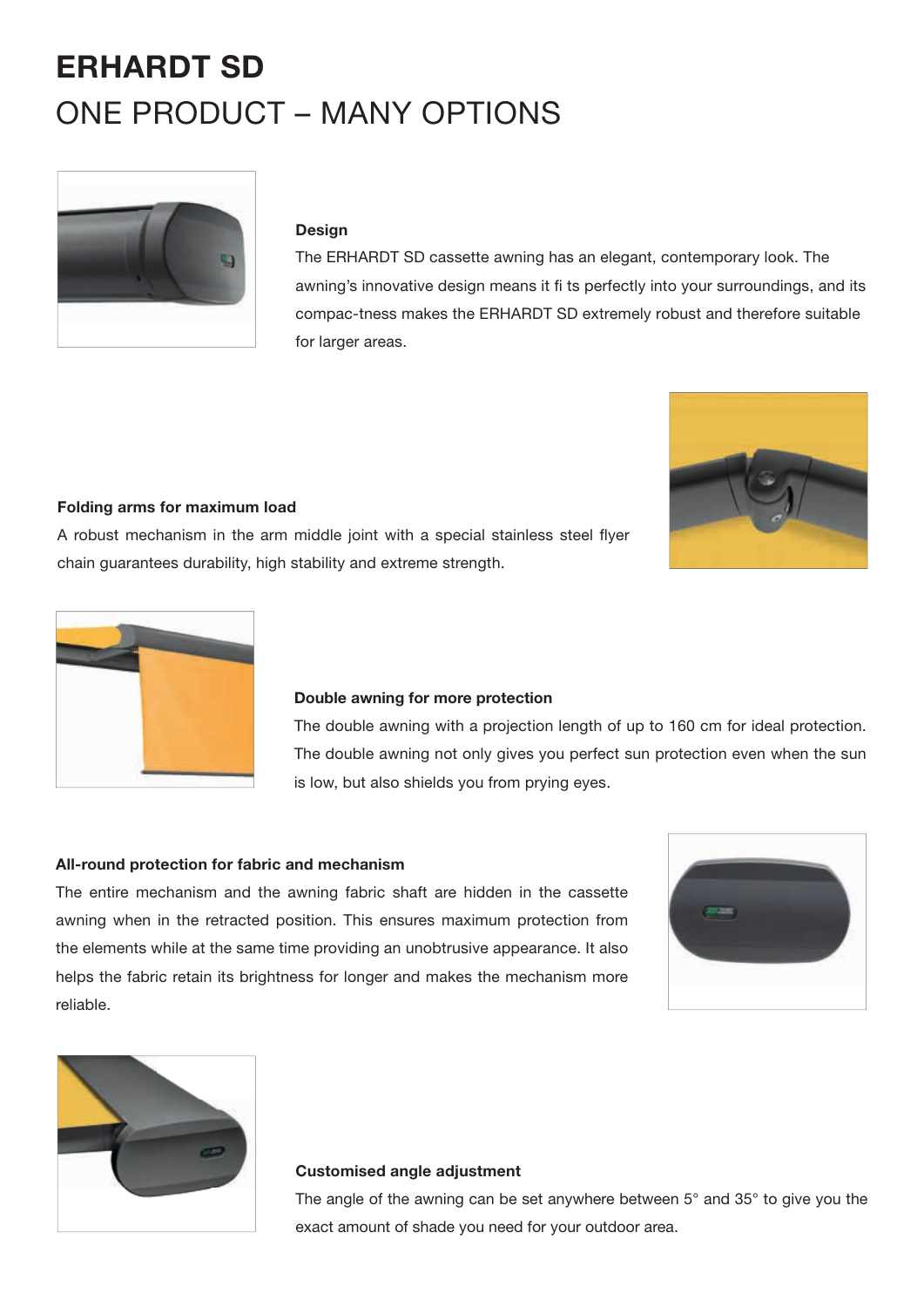

#### Lighting and comfort

The practical lighting rail is attached to the bottom of the awning via special brackets and ensures optimal lighting even in large areas. The brightness can be set to the desired level using simple dimming.



### CE Made in Germany

All ERHARDT Markisenbau products are made in Burtenbach, Bavaria. All-round service and continuous production control guarantee high quality.